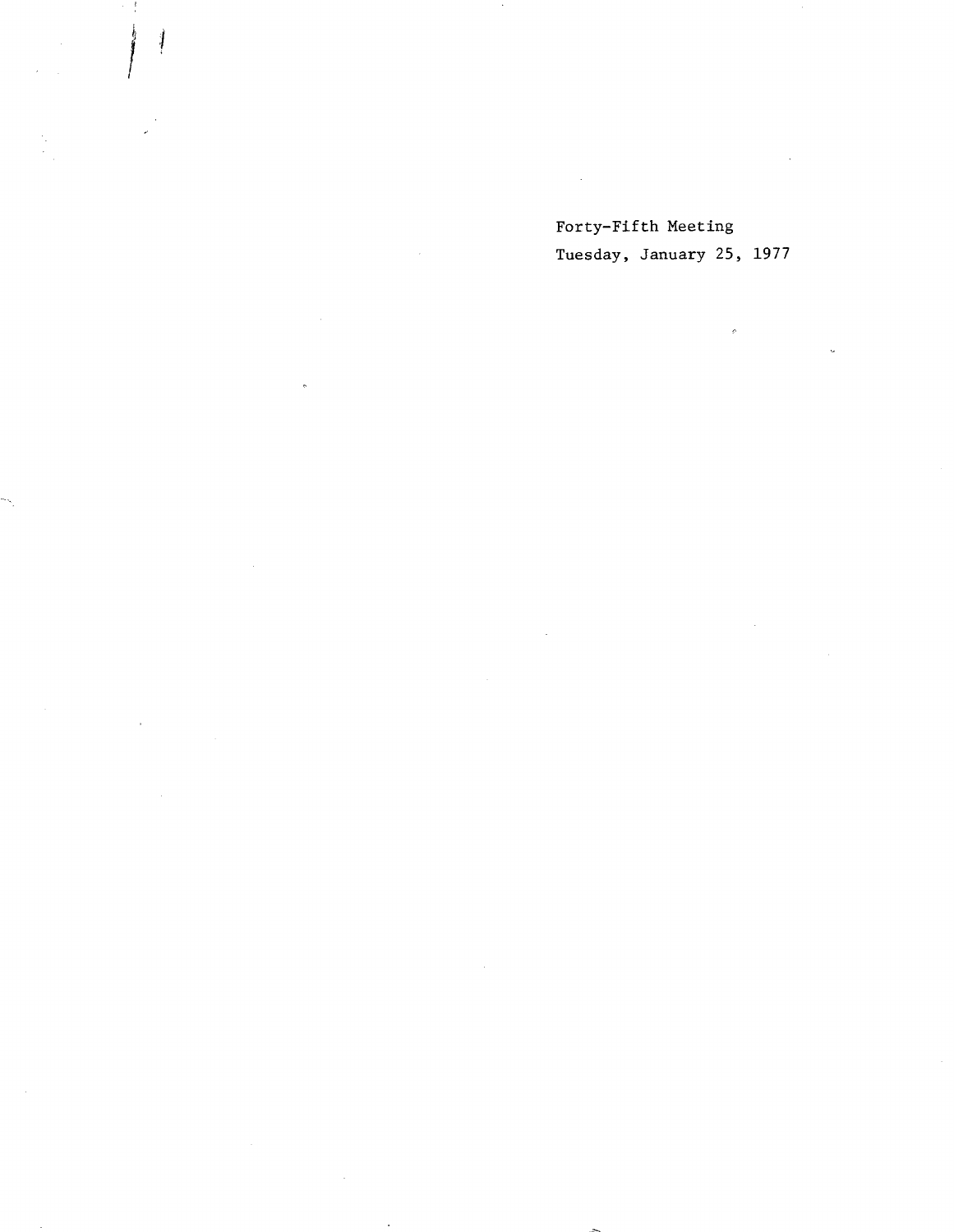## THE UNIVERSITY OF MANITOBA

# **Inter-Departmental Correspondence**

DATE January 19, 1977

| то       | MEMBERS OF THE EXECUTIVE COMMITTEE OF FACULTY COUNCIL OF SCIENCE |  |  |  |  |  |  |  |  |
|----------|------------------------------------------------------------------|--|--|--|--|--|--|--|--|
|          | FROM G. Richardson, Secretary                                    |  |  |  |  |  |  |  |  |
| SUBJECT: |                                                                  |  |  |  |  |  |  |  |  |

The forty-fifth meeting of the Executive Committee of Faculty Council has been called for Tuesday, January 25, 1977 at 2:40 p.m. in the Faculty Conference Room, 250 Allen Building.

# A G E N D A

- 1. Approval of the minutes of the forty-fourth meeting.
- Matters Arising therefrom:  $2.$

(i) Status of the Heads review committees.

- $3.$ Communications.
- Discussion on the proposed guidelines for academic promotion  $4.$ in the Faculty-(attached second draft).
- Discussion on the notices of motion for the next Faculty Council 5. meeting<sub>c</sub>by<sub>:</sub> Professon M. Parameswaran (material attached):

6. Other business:

/ ye

Enclosures

RUC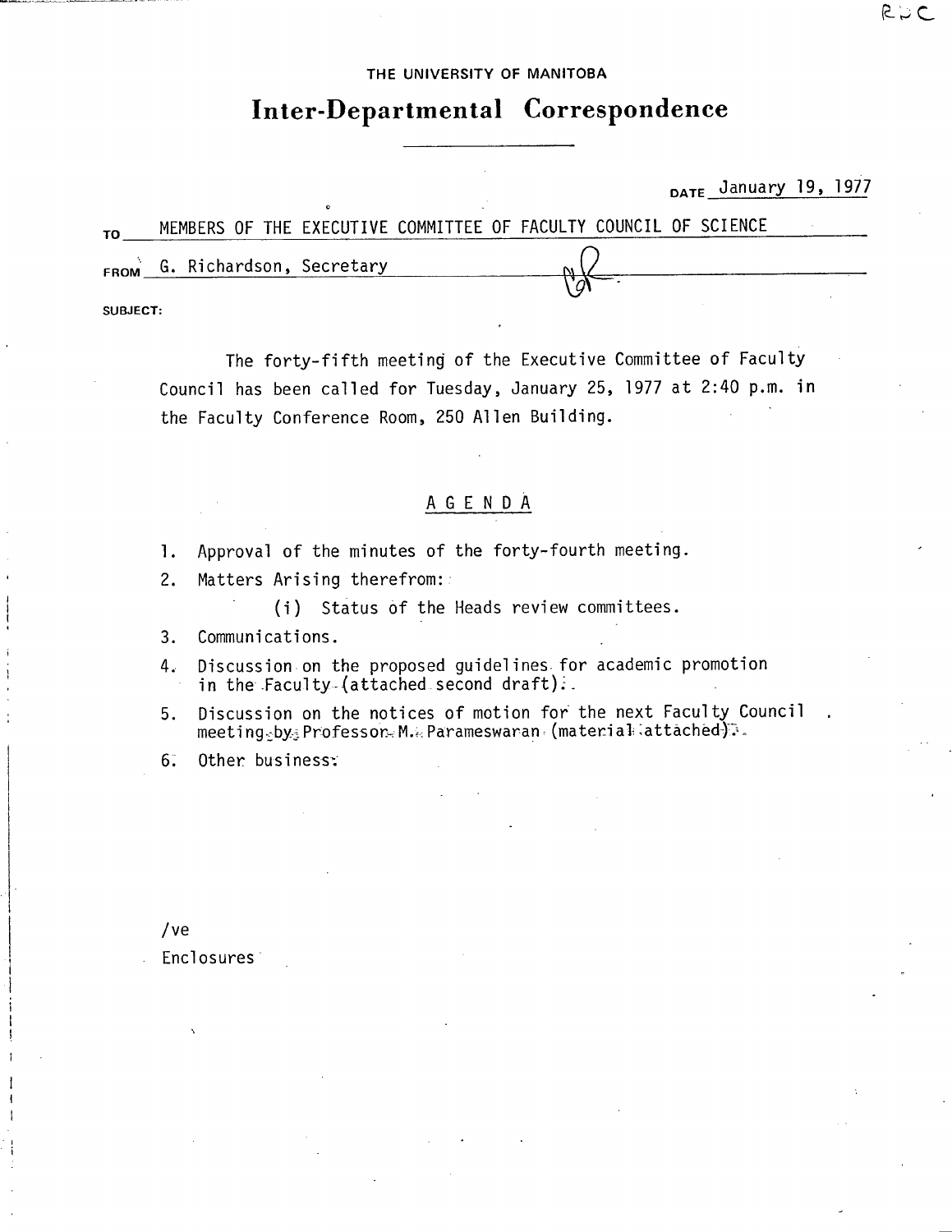Minutes of the Forty-Fifth Meeting of the Executive Committee of Faculty Council, held on Tuesday, January 25, 1977 at 2:40 p.m. in the Faculty Conference Room, 250 Allen Building.

Members Present: Dean R. D. Connor, Chairman, Professors N.E.R. Campbell, I. Cooke, P. K. Isaac, K. Subrahmaniam, C. R. Platt, A. Olchowecki, G.G.C. Robinson, D. Burton, H. Duckworth and Ms. H. Peat. Regrets:. Professor N. Davison and Mr. G. Richardson.

## 1. Approval of the Minutes of the Forty-Fourth Meeting.

The Minutes of the Forty-Fourth meeting were approved on the motion of Robinson (Campbell).

#### 2. Matters Arising Therefrom:

(1) The Chairman reviewed the present position with respect. to the review of Department Heads. The Executive Committee was advised that Drs. Welch and Stanton had been recommended for reappointment for a five year term at the end of their sabbatical leaves. The Search Committee fof a Head of Earth Sciences was continuing its work and was now in the process of advertising. Review Committees for Drs. Suzuki; Morrish and Mendelsohn were about to .be.named-..

3: Communications

There were no communications.

#### 4. Proposed Guidelines for Academic Promotion

The committee proceeded to discuss the second draft of the promotion procedures and a number of changes, mainly editorial, were recommended. The Chairman agreed that. these suggestions were all valuable and he would incorporate them into the third draft which would be sent to the entire Faculty Council. The motion

"that the Executive Committee recommend the document as revised to Faculty Council" - Platt (Duckworth) was approved. Nem Con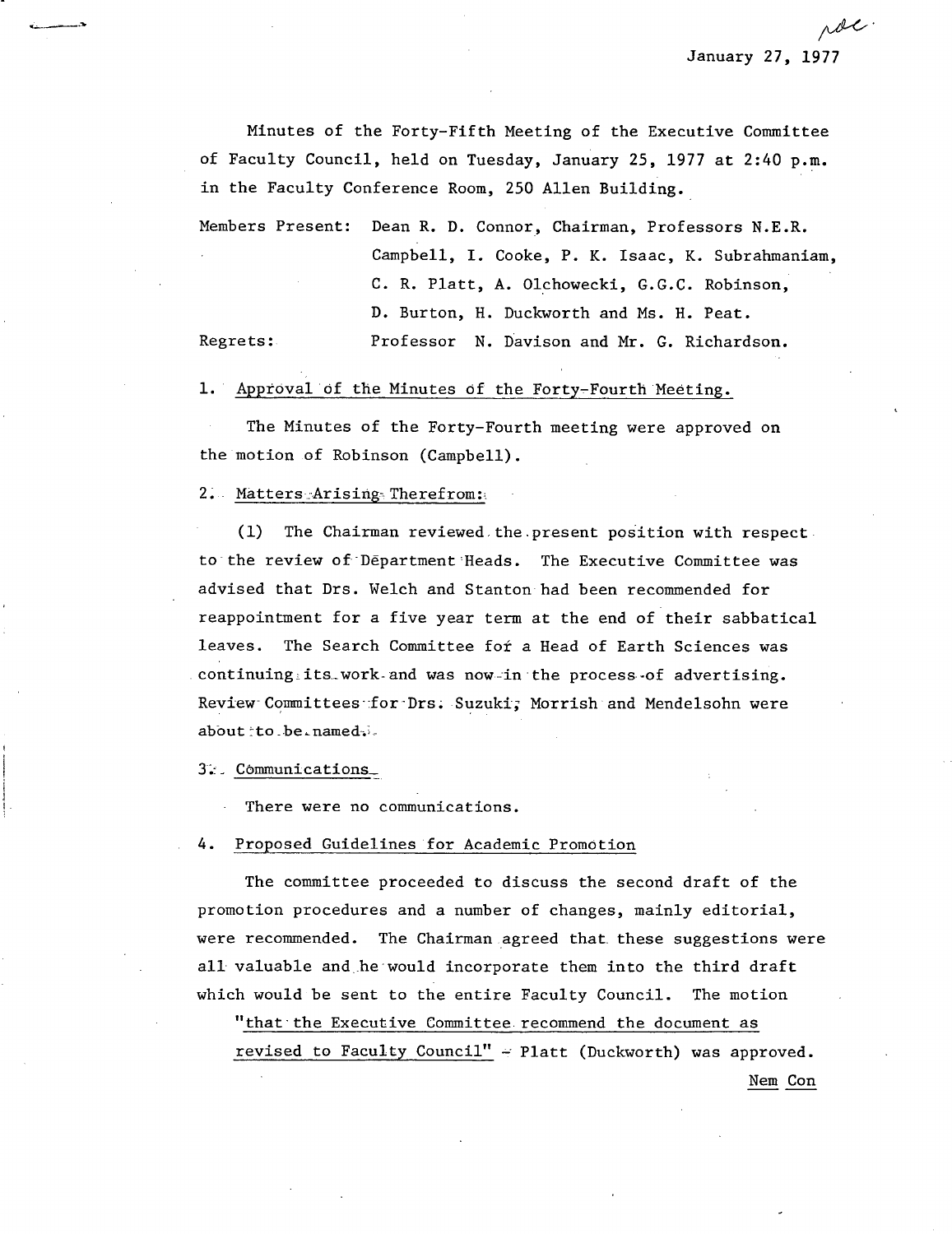The Executive then turned to item 5 of the agenda. The committee was advised that following two meetings of the Department of Mathematics and Astronomy on January 16 and 19, 1976 a document entitled "Procedures for Advice on Promotion Applications in the Department of Mathematics and Astronomy" was approved. This document calls for advisory committees consisting. of five members. A call for nominations had gone out in the fall of 1976 (October 28, 1976) and after six weeks only the requisite number of nominations had been received and in order to fill the committees' the Head of the Department on December 8th declared these individuals elected.

The Executive Committee referred to Article XX of the Collective Agreement, section 3, which reads "Before making a recommendation=regarding=promotion=the=Department=Head=shall\_ seek the advice of the Department in accordance with procedures developed by the academic staff members with faculty rank in. that Department meeting in committee." The Executive Committee felt that neither the Departmental Council nor. the Faculty Council had any jurisdiction in the matter and that Dr. Parameswaran's notices of motion could only be considered ultra vires. The Chairman agreed-with this interpretation and indicated that hewould advise Dr. Parameswaran of the view that the Faculty Council had no jurisdiction iñ the matter and would further advise him. therefore that the could not put the item-on-the agenda. of the  $\epsilon$ next- Faculty Council-meeting. If it were raised in Faculty Council under Other Business the Chairman would have no alternative but to rule it out of order. It would also be pointed out to Dr. Parameswaran that the matters he wished to discuss could properly be raised at the meeting of the Department scheduled for February 2, 1977.

6. Other Business

The committee then went on to consider briefly the library situation. There was .a call for more. library support. The Chairman indicated that.it had been agreed with Dr. Welch to postpone discussion of the library and its operations until the meeting of Faculty Council next following which would enable some homework to be done. The Chairman pointed out that it would be an instructive exercise were members of the Committee to calculate the

 $-2-$